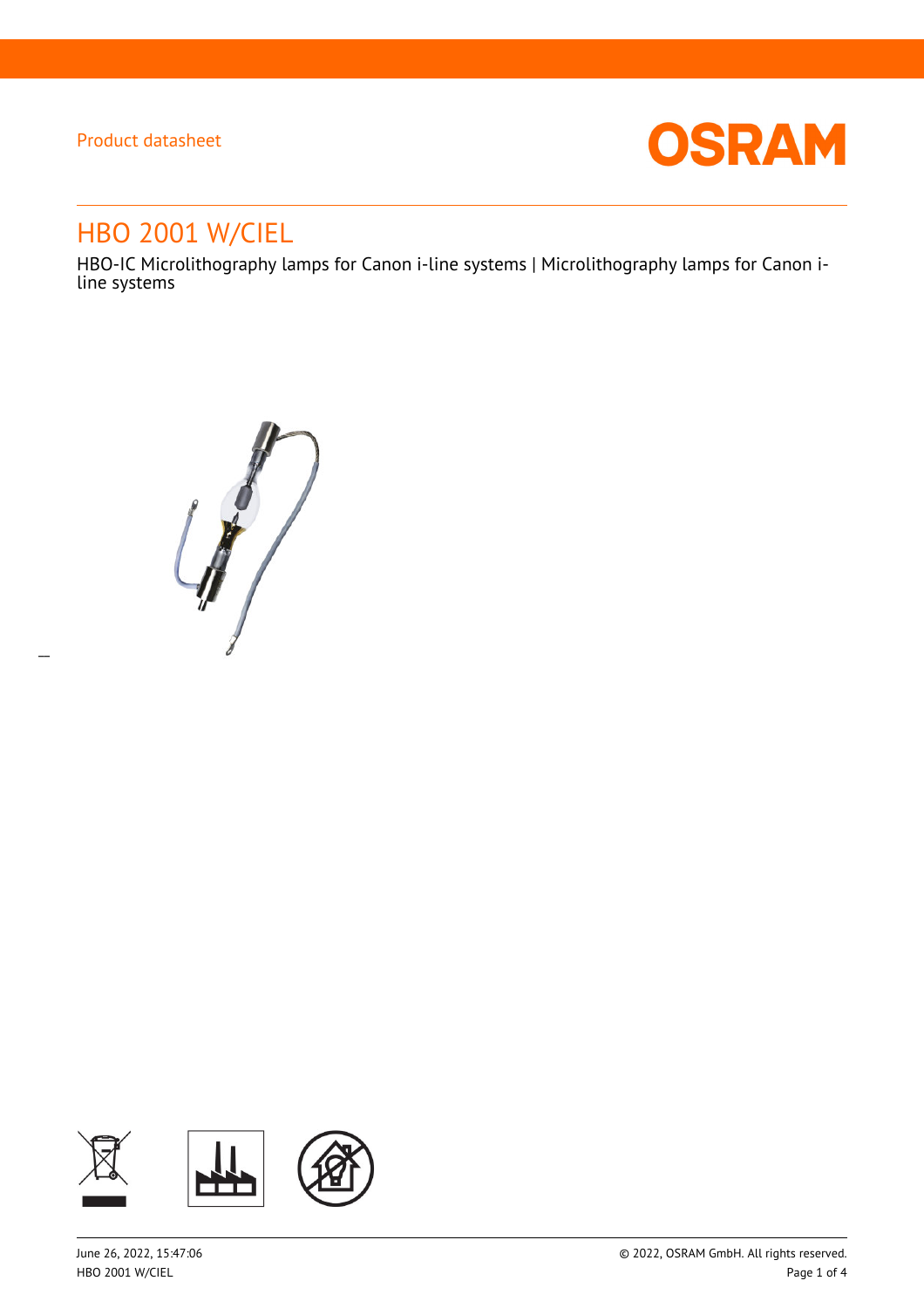### Technical data

### **Electrical data**

| <b>Nominal current</b> | 77.00 A   |
|------------------------|-----------|
| Nominal voltage        | 26.0 V    |
| Type of current        | DC.       |
| <b>Rated wattage</b>   | 2000.00 W |
| Nominal wattage        | 2000.00 W |

### **Dimensions & weight**



| <b>Diameter</b>                             | $62.0$ mm          |
|---------------------------------------------|--------------------|
| Length                                      | 327.0 mm           |
| Length with base excl. base pins/connection | 307.00 mm          |
| Light center length (LCL)                   | $148.75$ mm $^{1}$ |
| Electrode gap cold                          | $4.5$ mm           |

1) Distance from end of base to tip of anode or cathode (cold)

### **Additional product data**

| Base anode (standard designation)   | SF33.5/50 <sup>1)</sup>    |
|-------------------------------------|----------------------------|
| Base cathode (standard designation) | SFa33.5-10/50 <sup>2</sup> |

1) With cable connection (M 8)

2) With cable connection (M6)

#### **Capabilities**

| Cooling                 | - 1)<br>Forced      |
|-------------------------|---------------------|
| <b>Burning position</b> | Other $\frac{2}{3}$ |

 $^{1)}$  Maximum permissible base temperature: 200 °C / Base cooling

2) Anode on top

#### **Environmental information**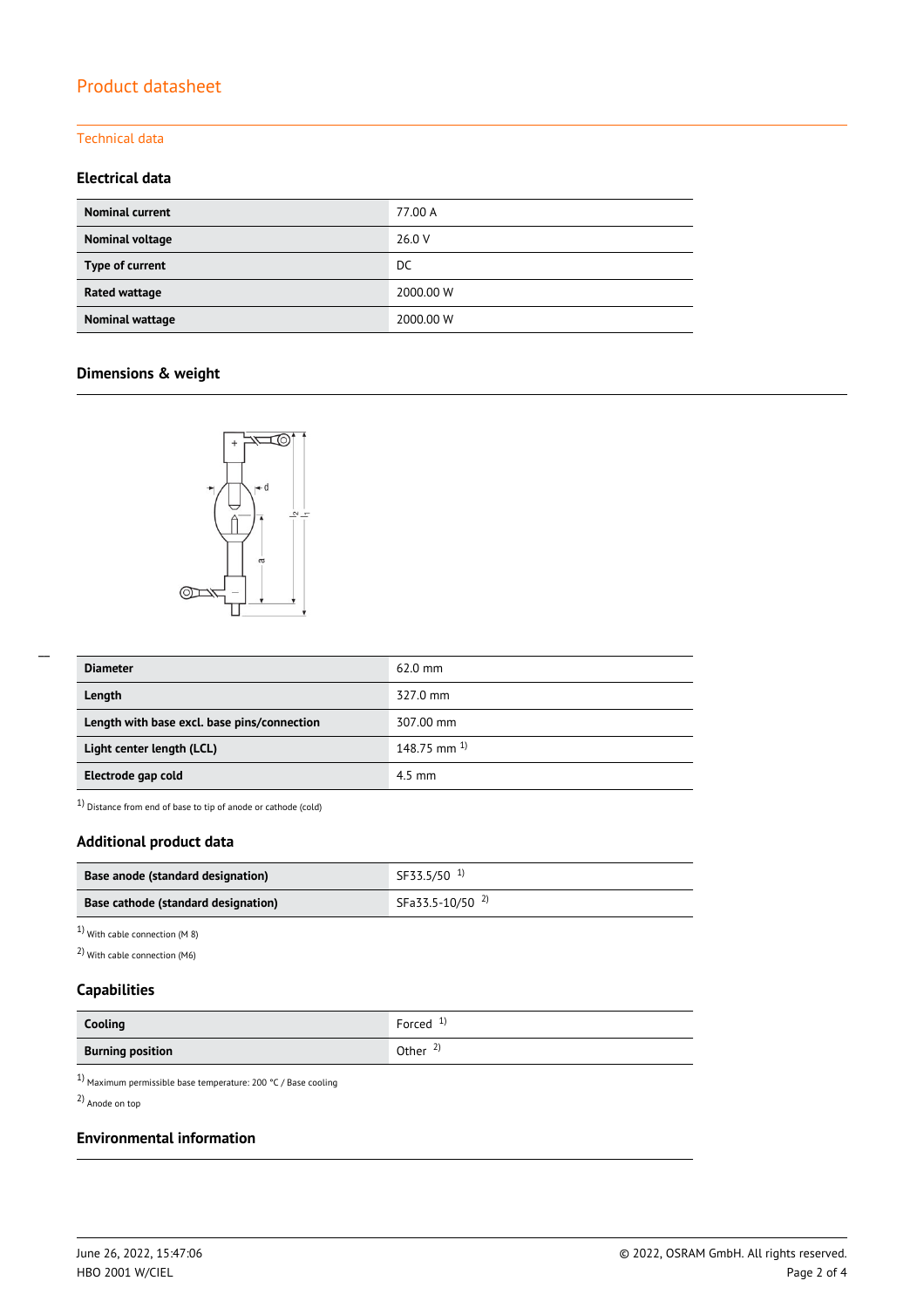## **Information according Art. 33 of EU Regulation (EC) 1907/2006 (REACh)**

| Date of Declaration               | 01-01-2022                                                                                            |  |  |
|-----------------------------------|-------------------------------------------------------------------------------------------------------|--|--|
| <b>Primary Article Identifier</b> | 4050300972121                                                                                         |  |  |
| Candidate List Substance 1        | Lead                                                                                                  |  |  |
| CAS No. of substance 1            | 7439-92-1                                                                                             |  |  |
| Safe Use Instruction              | The identification of the Candidate List substance is<br>sufficient to allow safe use of the article. |  |  |
| Declaration No. in SCIP database  | 68376090-2d92-4e76-ba65-9555d035ba5a                                                                  |  |  |